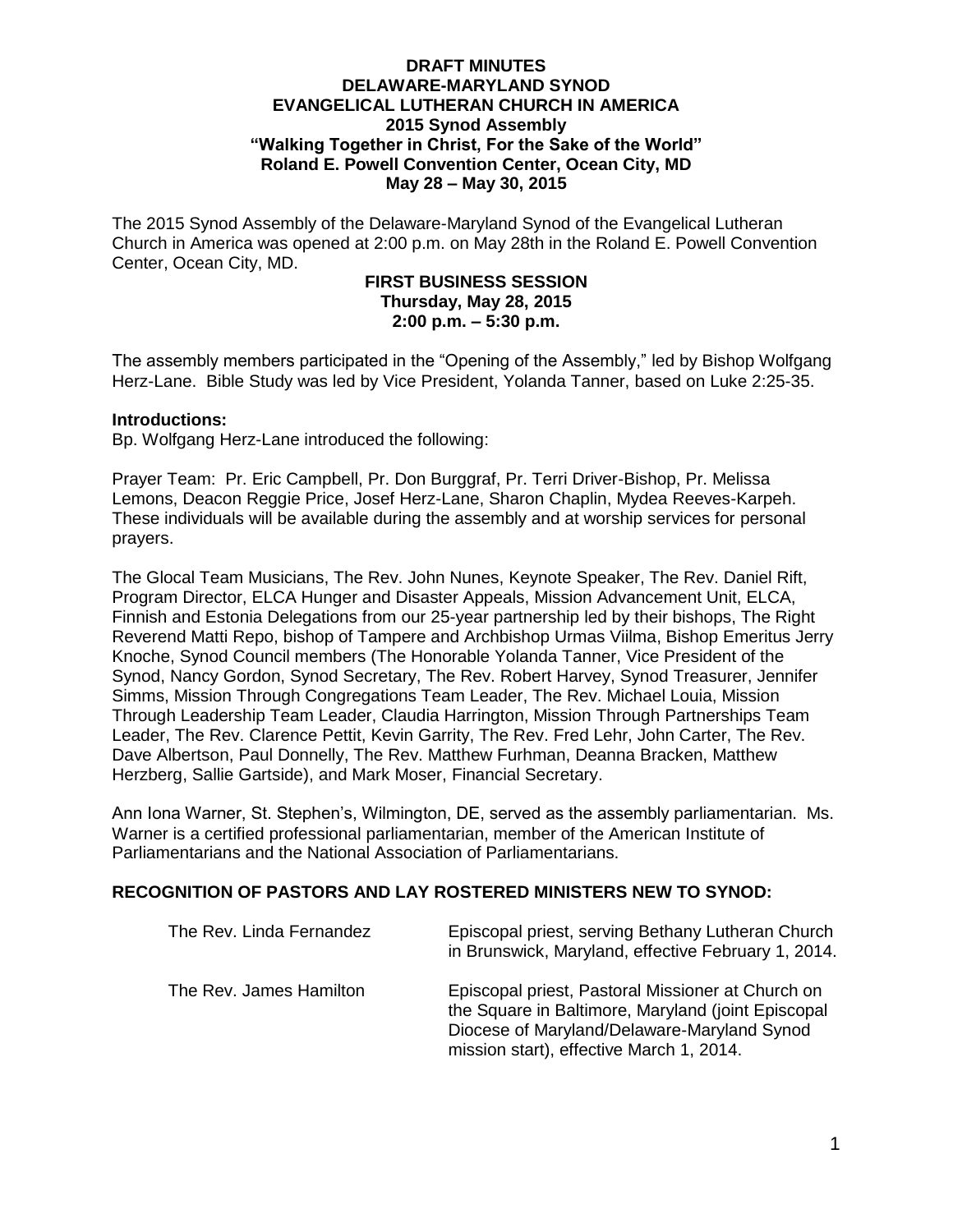| The Rev. Kelly J. Pensinger         | Seminarian called as Pastor of Grace of God<br>Lutheran Church in Millsboro, Delaware, effective<br>July 1, 2014.                                                                          |
|-------------------------------------|--------------------------------------------------------------------------------------------------------------------------------------------------------------------------------------------|
| The Rev. Lauren K. Muratore         | Seminarian called as Director of Admission /<br>Assistant Dean of Chapel / Coordinator for Spiritual<br>Life at the Lutheran Theological Seminary at<br>Gettysburg, effective June 1, 2014 |
| The Rev. Melissa P. Lemons          | Called through the Synod Council as Interim Pastor<br>at Christus Victor Lutheran Church, Parkville,<br>Maryland, effective August 15, 2014; transferred to<br>the Delaware-Maryland Synod |
| The Rev. Daniel Adam Forbes         | Seminarian called as Associate Pastor under a<br>three-year term call of St. John Lutheran Church in<br>Phoenix, Maryland, effective November 30, 2014.                                    |
| The Rev. Marie L. Bunt              | Called through the Synod Council as Chaplain at<br>Gilchrist Hospice Care in Hunt Valley, Maryland,<br>effective March 17, 2014; transferred to the<br>Delaware-Maryland Synod.            |
| The Rev. Chasity L. Wiener          | Seminarian called as part-time Associate Pastor<br>under a two-year term call of Holy Communion<br>Lutheran Church in Fallston, Maryland, effective<br>February 1, 2015.                   |
| The Rev. Dr. Richard H. Bliese      | Retired pastor, transferred to the Delaware-<br>Maryland Synod from the Southwestern<br>Washington Synod.                                                                                  |
| The Rev. Patrick Gahagen            | Called through the Synod Council as Mission<br>Developer at Journey of Faith Lutheran Church in<br>Baltimore, Maryland, effective May 1, 2015;                                             |
| <b>Returning from Military Duty</b> |                                                                                                                                                                                            |
| The Rev. Cristopher Frigm           | Associate Pastor at Zion Lutheran Church in<br>Middletown, MD; returned from serving in Djibouti<br>as Chaplain with the United States Navy                                                |

# **REPORT OF THE COMMITTEE ON CREDENTIALS**

Beverly Harris, Chair of Committee on Credentials, presented the following:

| 160   |
|-------|
| 11    |
| 246   |
| 417   |
| 78    |
| 495   |
|       |
| 1,073 |
| 417   |
|       |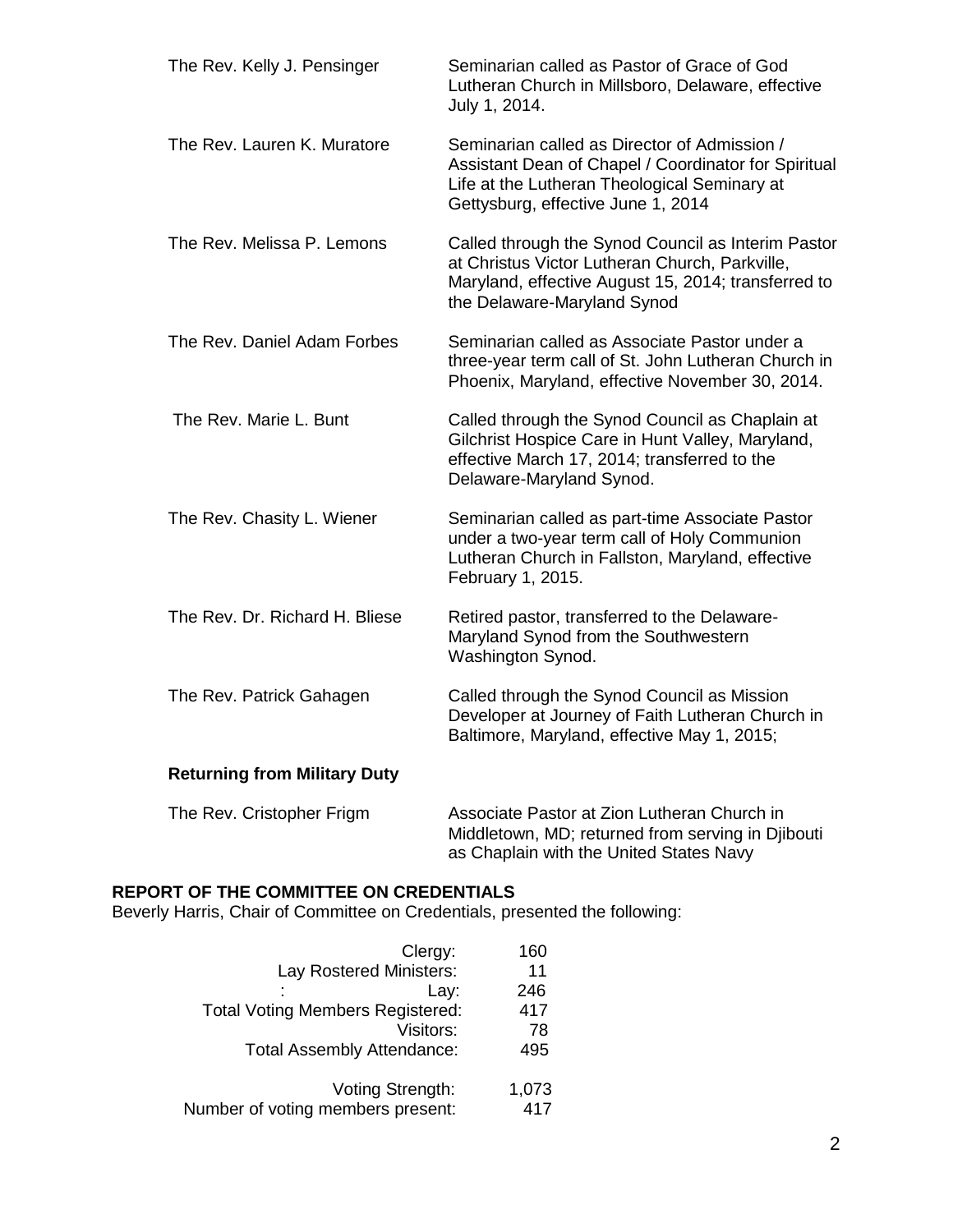Bishop Herz-Lane declared that a quorum was present.

VP Tanner also provided an orientation to the assembly members, sharing a video on Parliamentary Procedure, reviewing the "Rules of Procedure," and providing overview of the work of the assembly for the next three days.

# **RULES OF PROCEDURE –** *Reference Bulletin of Reports.*

Nancy Gordon, Synod Secretary, presented the Rules of Procedure for adoption.

# **ASSEMBLY ACTION:**

**SA.15.05.01 To adopt the Rules of Procedure for the 2015 Synod Assembly as printed.**

# **ADOPTION OF THE AGENDA –** *Reference Bulletin of Reports.*

Nancy Gordon, Synod Secretary, presented the agenda with the inclusion on Saturday morning of proposed Synod Council amendments to the current SY2015 Faith Spending Plan along with the adoption of the SY 2016 Faith Spending Plan.

# **ASSEMBLY ACTION:**

### **SA.15.05.02 To adopt the agenda as presented.**

# **REPORT OF THE NOMINATIONS COMMITTEE:**

Pr. Dave Albertson presented the report of the Nominations Committee Vice President of the Synod: John Auger, Alex McKeague

Synod Council: Mission Through Leadership Team: Michael Louia Cluster B, Clergy: Michael Guy, Breona Roberts Cluster B, Lay Female: Lauren Carroll, Andrea Fuller Youth Representative: Shannon Baker, Adam Fairchild Dean Representative: Matthew Fuhrman, Charles Zang

### 2016 Churchwide Assembly:

Allegany Conference, Clergy: Marsha Garrett, Tormod Svensson Washington Conference, Lay Male: Duane Hine, Barry Warrenfeltz Frederick Conference, Clergy: Jeanne Befano, Mark Huffman Westminster Conference, Lay Female: Donna Kent, Linda Smith Baltimore City Conference, Clergy: Jason Chestnut, Breonna Roberts Anne Arundel Conference, Lay Male: Cliff Andersson, Dan Foss Baltimore West Conference, Lay Female: Cindy Ranker, Barbara Schwartz Baltimore East Conference, Clergy: Charlene Barnes, Kristi Kunkel Baltimore North Conference, Clergy: Lans Alexis, Naomi Hartman Delmarva Conference, Lay Female: Clara Swanson, Ann Warner Harford Conference, Lay Male: Bob Hood, Mark Stolte At Large #1, Youth/Young Adult: Lambert Aryee, Katharine Mulrey At Large #2, Lay Male: Lance Cooper, Welton McCready, Earl Todd At Large #3, Lay Female: Andrea Fuller, Maya Gaines, Mydea Reeves-Karpeh

Consultation Committee, Male: Chuck Erzkus, David Simpson, Tormod Svensson Consultation Committee, Lay Female: Naomi Hartman, Sari Kilheffer Discipline Committee, Lay #1: Sally Kopp, Nancy Saltzman Discipline Committee, Lay #2: Emried Cole, Bob Hahn Discipline Committee, Clergy #1: Timothy Feaser, Earl Janssen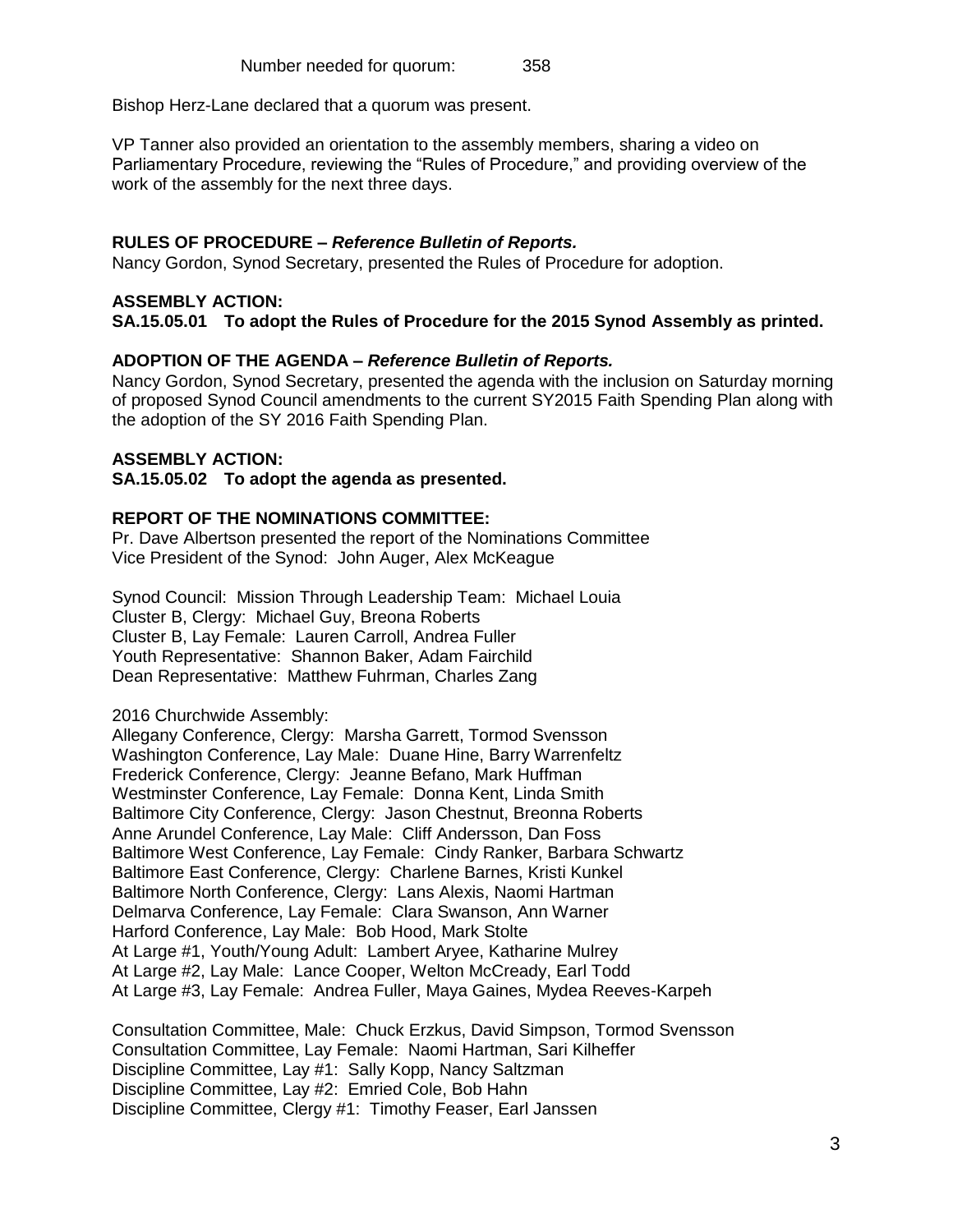Discipline Committee, Clergy #2: Jeanne Befano, Christine Parker

# **PRESENTATION OF SY2016 FAITH SPENDING PLAN:**

Pr. Bob Harvey, Synod Treasurer, presented the amendments to the SY2015 Faith Spending Plan, to include a reduction to 50% for ELCA Mission Support, funds for the African Descent Strategy Coordinator (position approved at last year's assembly) and \$30,000 for the ELCA Campaign, "Always Being Made New."

Dave Robertson, Chair of the Budget Committee, thanked the Finance Committee, shared their timeline and presented the SY2016 Faith Spending Plan. Highlights include: ELCA Mission Support decreased to 50%, changes in salary guidelines, an anticipated draw from synod funds, and a focus on the three Mission Teams. Expenses are reflected in the three Mission Teams, Staffing and Operations. He reviewed the two Faith Spending Plan amendments and reminded the assembly of the budget hearing during the Friday afternoon workshop sessions. If amendments are presented to the plan, they must reflect a balanced budget.

# **REPORT OF THE CONSTITUTION AND BY-LAWS COMMITTEE:**

Pr. Earl Janssen presented the by-law change introduced at last year's assembly for adoption:

S15.13.02: The Synod Council shall have the authority to enter into contracts or otherwise incur expenses up to 5% of the approved budget, exclusive of mission support funds anticipated to be distributed to the ELCA, for items not included in the budget but determined to be necessary for the effective operation of the Synod or to fund prior year commitments to ministries or mission initiatives where such activities were underfunded in the previous fiscal year.

# **ASSEMBLY ACTION:**

# **SA.15.05.03 To adopt the by-law amendment as presented.**

# **KEYNOTE ADDRESS:**

The Rev. Dr. John Nunes, former President and CEO of Lutheran World Relief and now the Jochum Chair of Valparaiso University, shared ideas of our mission in the world through ideas that can be imagined and stories that can be shared. Humans are created in God's image with dignity, capacity and relationships of responsibility to oneself, family, and neighbor. He discussed poverty, caused by a lack of resources, harder to alleviate in the US than globally because in the US, poverty is in the midst of plenty and is tied to race.

Dr. Nunes suggested that the assembly use the image of the Tree of Life (Revelations 22:2) to visualize "the healing of the nations," that each of us is a "Child of God," with God-given dignity, and not a particular class, gender or race. We walk together and worship a God who gave us a miracle-working, justice-enacting, humble-walking, love-talking Jesus.

# **REPORT OF THE COMMITTEE ON REFERENCE AND COUNSEL:**

Pr. Martha Clementson acknowledged the work of the committee and presented the Resolutions.

# **Resolution #1 Hunger**

WHEREAS, 868 million people in our world are hungry; 1.2 billion live in extreme poverty on less than \$1.25 a day; and 49 million people in the United States – one out of every six people including 16 million children experience hunger or the risk of hunger (statistics from the ELCA World Hunger Appeal website); and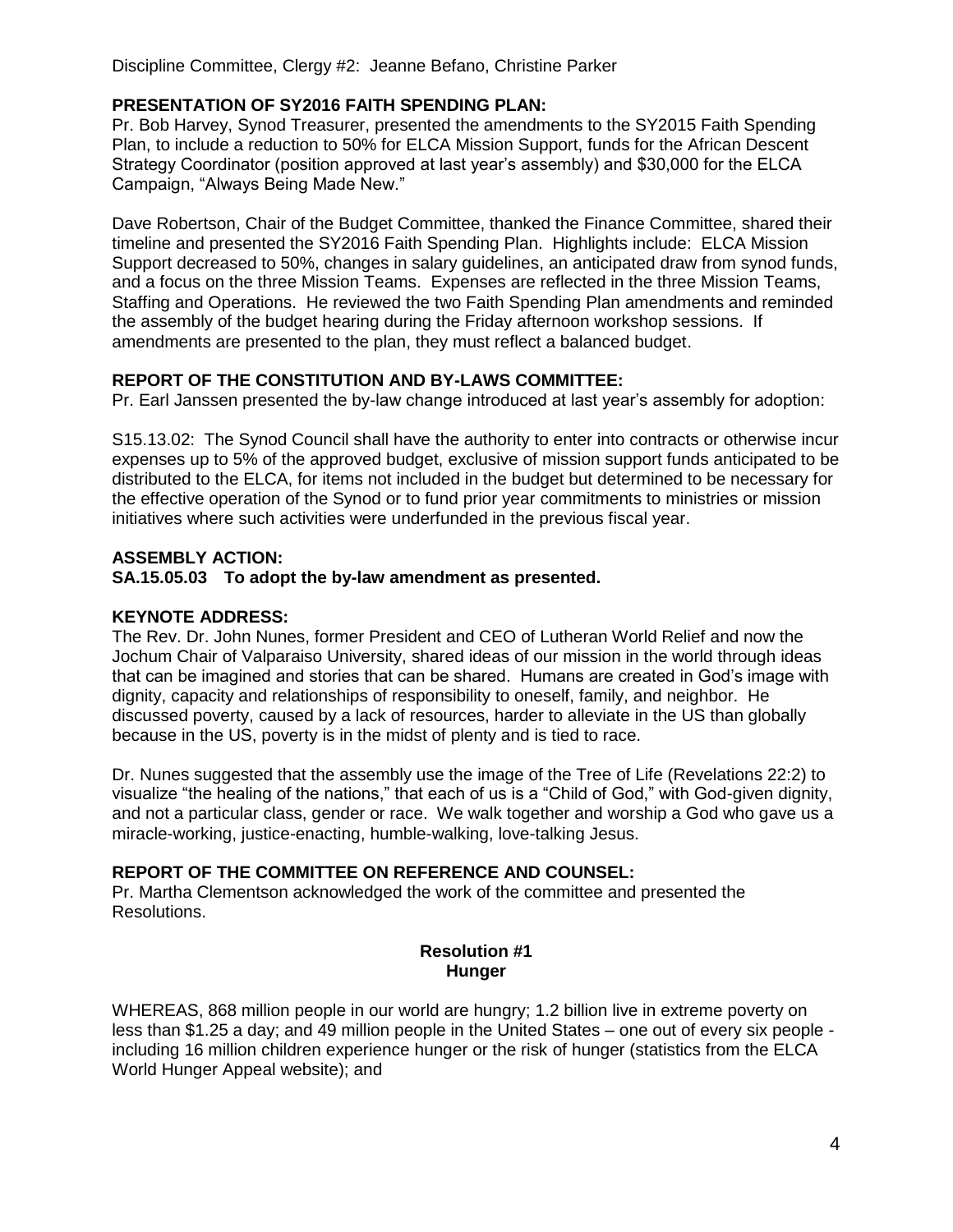WHEREAS, each day in the our world, 18,000 children die from hunger or preventable diseases, 1 every 4 seconds (USA Today (Feb. 17, 2007);

WHEREAS, one in five children in Maryland and one in four in Delaware live in food insecure households;

WHEREAS, hunger experts estimate that for an annual cost of \$13 billion dollars per year the nutritional needs of the world's poorest people could be met (statistics from Bread for the World);

WHEREAS, ELCA World Hunger responds to hunger and poverty in the United States and around the world by addressing root causes through a comprehensive program of relief, education, advocacy, sustainable development, community organizing and networking by which people are connected to the resources they need to lift themselves out of poverty; WHEREAS, ELCA World Hunger responds to Christ's call to find him in the "least of these" (Matthew 25) and "until all are fed" serving with compassion people who are most vulnerable, paying focused attention to the full participation of women and the needs of children;

WHEREAS, \$7000 was granted in 2015 through ELCA World Hunger Domestic Hunger Fund to hunger ministries in our synod including St. Andrew Lutheran Church Food Pantry (Parkville, Md.); St. Paul's Curtis Bay Food Pantry; Churches for Streets of Hope (Essex, Md.); and the Frederick Union Rescue Mission;

WHEREAS, the 1999 ELCA Churchwide Assembly set a goal of \$25 million in annual income for ELCA World Hunger – or about \$5 per baptized member of the ELCA - and 15 years later the Hunger Appeal received only 19.3 million in 2014;

WHEREAS, in 2014 the Delaware Maryland Synod gave an average of \$4.15 per baptized member which places us 4th in our region (Region 8) and 38th among the 65 synods of the ELCA;

WHEREAS, in 2016 the focus of the Campaign for the ELCA will be ELCA World Hunger; now therefore, be it

BE IT RESOLVED, that the congregations of the Delaware Maryland Synod be encouraged to make support for ELCA World Hunger a year round emphasis, distribute ELCA World Hunger envelopes for year round giving, and participate in synod programs that lift up the ministry of ELCA World Hunger; and

BE IT FURTHER RESOLVED, that between now and the 2016 Delaware Maryland Synod Assembly the congregations of the Delaware Maryland Synod will each challenge themselves to take at least one additional concrete measurable step to increase their support for and awareness of those in need and ELCA World Hunger; and

BE IT FURTHER RESOLVED, that by April 1, 2016, through the synod's Hunger Task Force, each congregation will provide a summary of what they have done that will be celebrated at the 2016 Synod Assembly; and

BE IT FURTHER RESOLVED, that the Campaign for the ELCA and its 2016 ELCA World Hunger theme will be a focus of 2016 Delaware Maryland Synod Assembly; and

BE IT FURTHER RESOLVED, that a portion of not less than 50% of the offering from the 2016 Delaware Maryland Synod Assembly will be designated for ELCA World Hunger.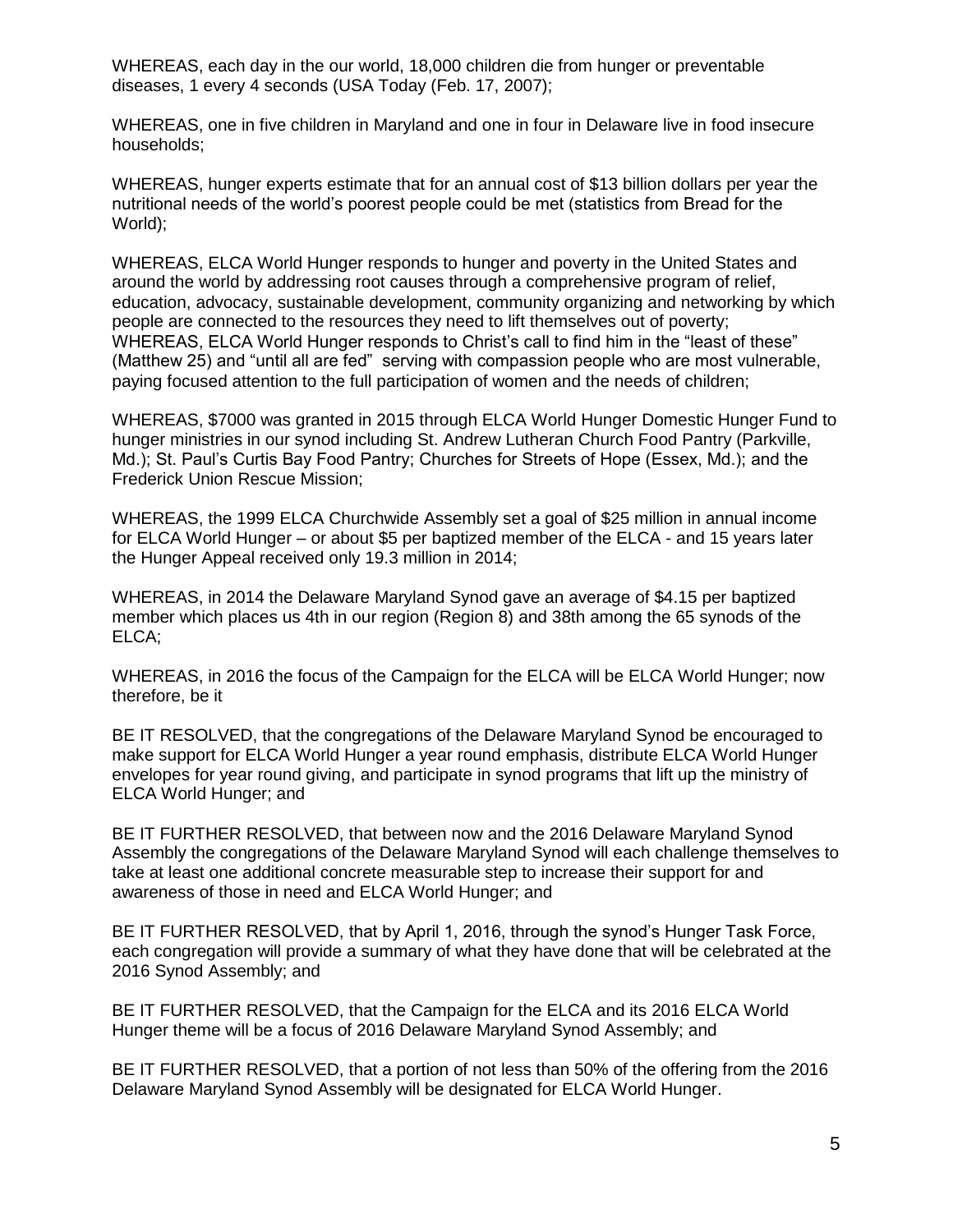Respectfully submitted:

The Rev. Mark Huffman (Chair - Delaware Maryland Synod Hunger Task Force) The Rev. Tormod Svensson Lauren Leese Carroll

(The Reference and Counsel Committee recommended adoption of this resolution.)

# **ASSEMBLY ACTION: SA.15.05.04 To adopt Resolution #1, "Hunger" as presented.**

### **Resolution #2 Seafarers & International House**

WHEREAS, Seafarers & International House is an agency of the Evangelical Lutheran Church in America, founded in 1873 by the Augustana Lutheran Church as a mission for Swedish seafarers in the Port of New York and now serves a multi-national, multi-faith community of seafarers in maritime ports on the North Atlantic seaboard;

WHEREAS, seafarers spend months at sea where they encounter dangerous seas, navigational hazards, boredom, fatigue, separation from home and family, and abuse and exploitation;

WHEREAS, Seafarers & International House endeavors to serve these seafarers by offering them pastoral care, hospitality, social assistance, advocacy and prayer, accomplished through ship visits by port chaplains providing communication equipment (by which to call home and family), newspapers and magazines (by which to re-connect with society), assorted clothing and supplies (not available aboard ship), a van (by which to transport them to places ashore during shore leave) and a pastoral and empathetic ear (by which to share the joys and burdens of the last voyage);

WHEREAS, for the last several years Seafarers International House has extended its port ministry to the Port of Baltimore in the person of Rev. Gerry F. Rickel, on the roster of the Delaware-Maryland Synod of the ELCA, and in that time has served thousands of seafarers whose ships have called on the Port of Baltimore with cargoes of food, clothing, automobiles, household goods and raw materials for the Middle Atlantic States;

WHEREAS, this ministry in the Port of Baltimore is regarded as an important outreach of the wider church and an effective witness to our Lutheran faith; now therefore, be it

RESOLVED, that Seafarers & International House and Seamen's Center in Wilmington, DE are hereby regarded as a ministry partner of the Delaware-Maryland Synod of the ELCA;

FURTHER RESOLVED, that the Delaware-Maryland Synod and its congregations lift up in prayer the physical, emotional and spiritual well-being of all seafarers, as well as the organizations and individuals in the Port of Baltimore who serve the seafarers and those being served by the Seamen's Center at the Port of Wilmington, DE;

FURTHER RESOLVED, that the Delaware-Maryland Synod hereby declares June 25, 2015 as the "Day of the Seafarer", and in that regard, invites all congregations and individuals to a seafarer mission reception at the Lutheran Center, 700 Light Street in Baltimore; and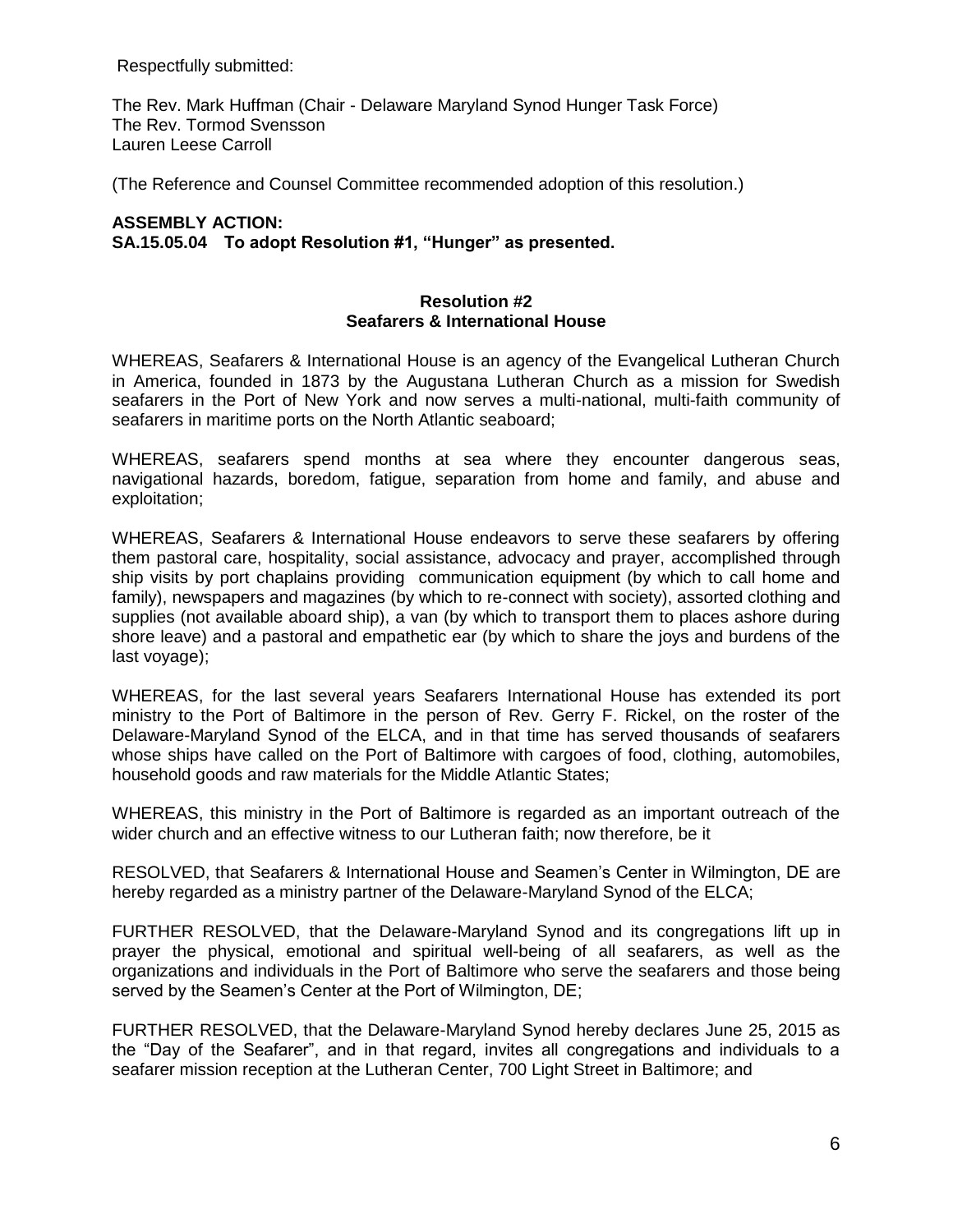FURTHER RESOLVED, that on the occasion of this "Day of the Seafarer" all congregations of the Delaware-Maryland Synod are encouraged to take up a special annual offering in support of Seafarers International House's port ministry in Baltimore.

Respectfully Submitted by:

The Rev. Gerry Rickel Paul Erb Bishop Wolfgang Herz-Lane

(The Reference and Counsel Committee recommended adoption of this resolution.)

# **ASSEMBLY ACTION:**

**SA.15.05.05 To amend the resolution by the addition of "Seamen's Center in Wilmington, DE in two "Resolve" sections (RESOLVED, that Seafarers & International House and Seamen's Center in Wilmington, DE are hereby regarded as a ministry partner of the Delaware-Maryland Synod of the ELCA; and FURTHER RESOLVED, that the Delaware-Maryland Synod hereby declares June 25, 2015 as the "Day of the Seafarer", and in that regard, invites all congregations and individuals to a seafarer mission reception at the Lutheran Center, 700 Light Street in Baltimore;** 

### **ASSEMBLY ACTION:**

**SA.15.05.06 To adopt Resolution #2, "Seafarers," as amended.**

The assembly recessed at 5:15 p.m.

### **SECOND BUSINESS SESSION Thursday, May 28, 2015 7:30 p.m. – 9:00 p.m.**

# **REPORT OF THE COMMITTEE ON CREDENTIALS**

Beverly Harris, Chair of Committee on Credentials, presented the following:

| Clergy:                                 | 192   |
|-----------------------------------------|-------|
| Lay Rostered Ministers:                 | 11    |
| Lay:                                    | 275   |
| <b>Total Voting Members Registered:</b> | 478   |
| Visitors:                               | 82    |
| <b>Total Assembly Attendance:</b>       | 560   |
|                                         |       |
| Voting Strength:                        | 1,073 |
| Number of voting members present:       | 478   |
| Number needed for quorum:               | 358   |

# **NECROLOGY**

These rostered persons have died since the 2014 Synod Assembly:

| June 10, 2014 | The Rev. George Wesley Evans, Jr. |
|---------------|-----------------------------------|
|               | Born January 5, 1934              |
|               | Ordained June 18, 1958            |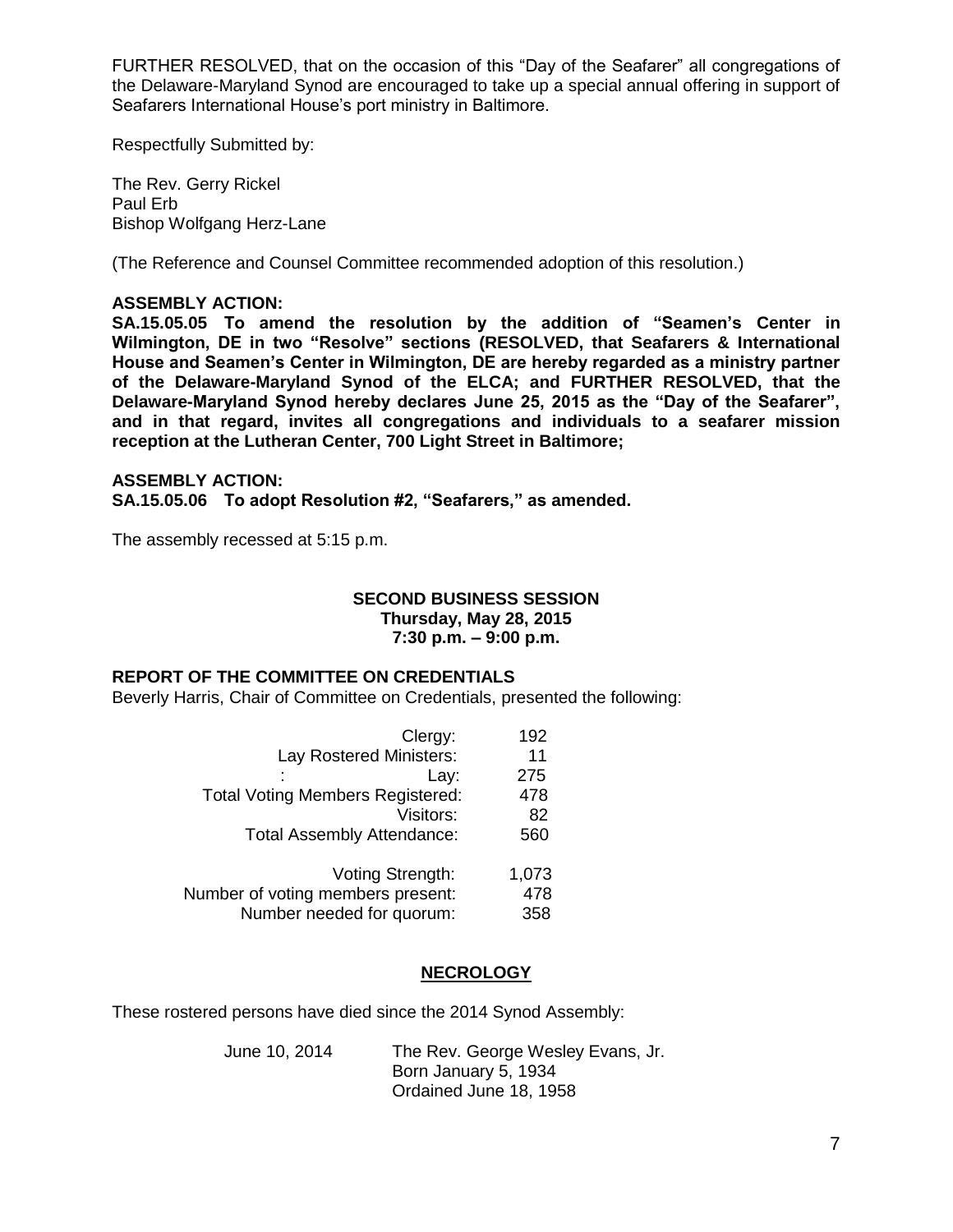| July 10, 2014    | The Rev. Albert B. Ely<br>Born November 2, 1930<br>Ordained September 22, 1957 |
|------------------|--------------------------------------------------------------------------------|
| January 11, 2015 | The Rev. Robert K. Shaull<br>Born October 24, 1926<br>Ordained June 6, 1955    |
| March 1, 2015    | The Rev. John F. Steinbruck<br>Born October 5, 1930<br>Ordained June 11, 1959  |

# **RECOGNITION OF RETIREMENTS AND ANNIVERSARIES OF ORDINATIONS:**

#### **Retirements**

| The Rev. Gregory R. Johnson   | June 1, 2014     |
|-------------------------------|------------------|
| The Rev. Matthew S. Schenning | July 1, 2014     |
| The Rev. Joseph E. Skillman   | August 1, 2014   |
| The Rev. Rodney L. Ronneberg  | August 1, 2014   |
| The Rev. James G. Cobb        | December 1, 2014 |
| The Rev. Judith A. Cobb       | December 1, 2014 |
| The Rev. Jarrett Hansen       | May 1, 2015      |
| The Rev. Laura Ingersol       | May 1, 2015      |

## **Anniversaries of Rostered Leaders**

**Diaconal Minister: 10 years:** Harry E. Hiltner

#### **Ordained Ministers:**

**5 years:** Rev. Breonna E. T. Roberts, Rev. Carolyn E. Shank, Rev. Christie M. Parker, Rev. Eric R. Moser, Rev. Grace Jeanne Befano, Rev. Hambisa Belina, Rev. Jason P. Chestnut, Rev, Theresa A. Langdon, Rev. Virgil F. Cain

**10 years:** Rev. Barbara Melosh, Rev. Kati Kluckman-Ault, Rev. Laura E. Sinche, Rev. Lois M. Nehmer, Rev. Timothy A. Leitzke

**15 years:** Rev. Ann B. Schlossnagle, Rev. Kristin M. Dubsky, Rev. Linda M. Alessandri, Rev. Matthew C. Fuhrman, Rev. Michael A. Dubsky, Rev. William J. Gohl, Jr.

**20 years:** Rev. Melvina V. Stricklin

**25 years:** Rev. Anne Langerak, Rev. David G. Oravec, Rev. Earl L. Janssen, Jr., Rev. Michael R. **McQuaid** 

**30 years:** Rev. Charles P. Marshall, Rev. Dale W. Dusman, Rev. K. R. Schmitt, Rev. Laura D. Ingersol, Rev. Roger L. Rinker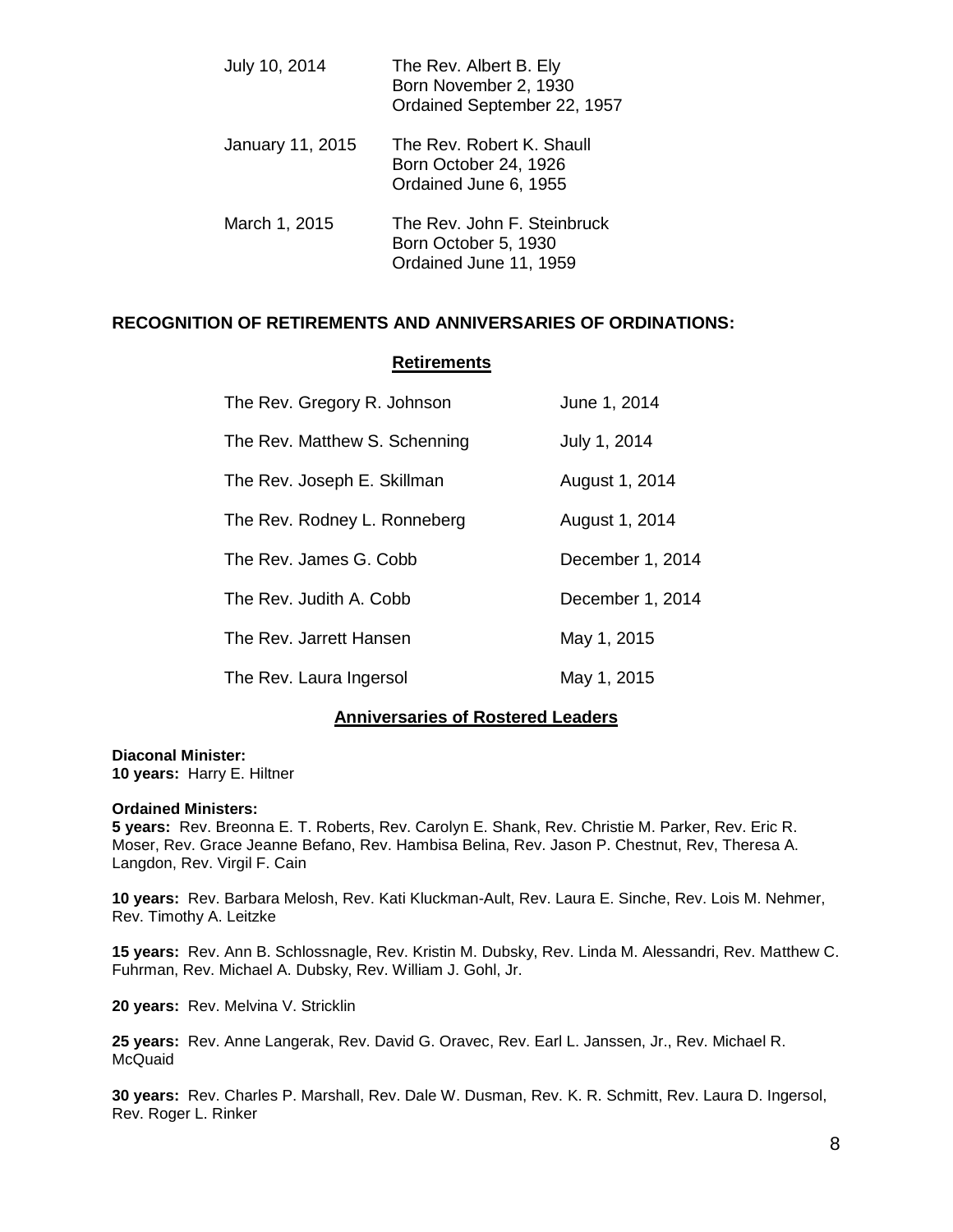**35 years:** Rev. Albert K . Lane III, Rev. Jimmie L. Schwartz, Rev. Joseph A. Donnella II, Rev. Kenneth H, Homer, Jr., Rev. Paul F.W. Warnke, Jr., Rev. Richard D. Schoenly, Rev. Timothy P. Feaser

**40 years:** Rev. Donald L. Burggraf, Rev. Richard Goodlin, Rev. Rodney L. Ronneberg, Rev. Thomas R. Swears, Rev Warren G. Martin

**45 years:** Rev. Bruce M. Kelley, Rev. Donald R. Beutel, Rev. John J. Duffus, Rev. John L. Mebust, Rev. Robert G. Kidd

**50 years:** Rev. Donald L. Turley, Rev. Maurice A. Arsenault, Rev. Roland C. Hobbs, Rev. Thomas L. Perry, Rev. Wesley L. Hamlin, Jr.

**55 years:** Rev. Gordon N. Narvesen, Rev. Norman O. Payne, Rev. Rodney A. Gatzke

**60 years:** Rev. Elmer J. Klein, Rev. Norman E. Minich, Rev. Robert K. Shaull

#### **Church Anniversaries**

| 125 Years: | St. Paul's Lutheran Church, Gettysburg, PA<br>Calvary Lutheran Church, Mount Airy, MD<br>St. Philip Lutheran Church, Baltimore, MD |
|------------|------------------------------------------------------------------------------------------------------------------------------------|
|            | 225 Years: St. John Lutheran Church, Myersville, MD                                                                                |
| 275 Years: | Evangelical Lutheran Church, Zion, Middletown, MD                                                                                  |

#### **REPORTS:**

**LWR (Lutheran World Relief):** The Rev. David Wangaard, Relationship Advisor and Ms. Vicki Whetstone, Engagement Associate shared the work of Lutheran World Relief completed through the support of synods and congregations and a video of how individuals have benefited from that support.

**LIRS(Lutheran Immigration and Refugee Services):** Staci Coomer, Vice President of Development, Outreach & Community updated the assembly on how immigrants are helped through health services, employment opportunities, advocates/guardians for children, legal support.

**ELCA:** The Rev. Dan Rift, Program Director, ELCA Hunger and Disaster Appeals, offered appreciation for support from congregations and the synod as a partner in mission for the ministry of the Gospel. He expanded on the 2015 ELCA theme: We are church… and shared a video from Bishop Elizabeth Eaton.

### **REPORT OF THE MALARIA CAMPAIGN:**

Pr. David Asendorf, co-chair of the Synod Malaria campaign, offered thanks to the 102 congregations who have made significant contributions to the campaign and to the members of the Task Force who spearheaded the plan. He announced that the synod surpassed its goal and raised \$312,000. Gifts will continue through the larger ELCA Campaign, "Always Being Made New." Pr. Fred Melton offered thanks to Salem Lutheran Church who contributed \$31,000 early in the campaign.

> **THIRD BUSINESS SESSION Friday, May 29, 2015 9:00 a.m. – 11:00 a.m.**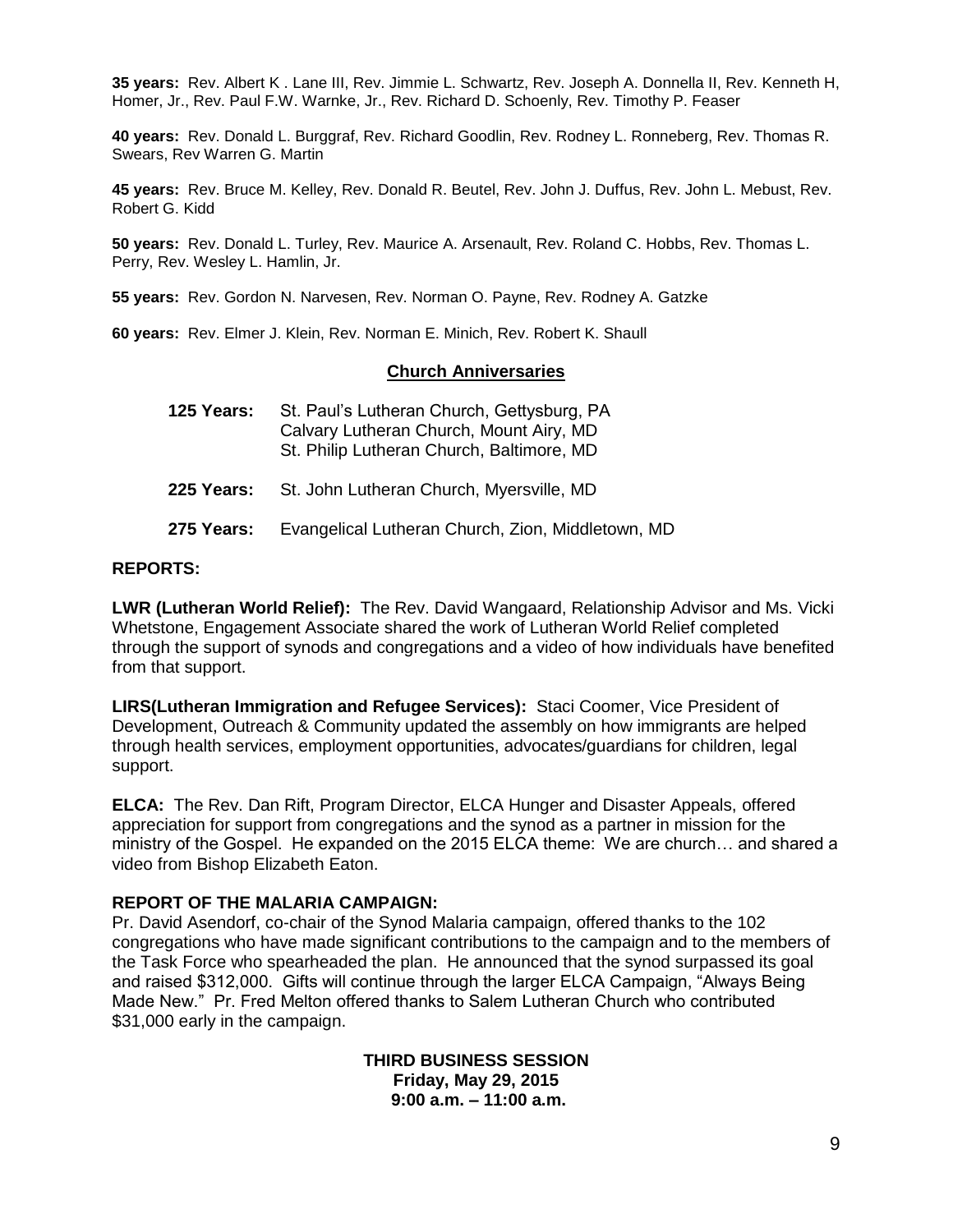Bp. Wolfgang Herz-Lane opened the session with an overview of the day's agenda, including synod business, worship, workshops, and a Mission Festival.

Vice President, Yolanda Tanner, continued sharing God's Word in Bible Study.

Bishop Wolfgang Herz-Lane introduced The Right Reverend Eugene Taylor Sutton, Bishop of the Episcopal Diocese of Maryland to the assembly who will be the preacher at the morning worship service.

### **REPORT OF THE COMMITTEE ON CREDENTIALS**

Beverly Harris, Chair of Committee on Credentials, presented the following:

| Clergy:                                 | 202   |
|-----------------------------------------|-------|
| Lay Rostered Ministers:                 | 11    |
| Lay:                                    | 292   |
| <b>Total Voting Members Registered:</b> | 505   |
| Visitors:                               | 88    |
| <b>Total Assembly Attendance:</b>       | 593   |
|                                         |       |
| Voting Strength:                        | 1,073 |
| Number of voting members present:       | 505   |
| Number needed for quorum:               | 358   |

Dave Albertson, Chair of the Nominations Committee, introduced the two candidates for the Vice President Position, John Auger and Alex McKeague, who then addressed the assembly.

**REPORT OF THE ELECTIONS:** Pr. Greg Fetzer, chair of the committee, reviewed the process for voting using the Scantron Sheet. Ballots were distributed to the voting members.

### **REPORT OF THE BISHOP**

"Jesus is always on the move." Bp. Wolfgang Herz-Lane, in his remarks to the assembly, offered that change is a constant in our work as a synod. "Walking Together with Christ, For the Sake of the World," completes the assembly theme series of Evangelism, Leadership, and Mission.

Bp. Herz-Lane cited examples of the work of the synod through starting new churches, redevelopment of others, camp and campus ministries, prison ministries and outreach to seafarers in Maryland and Delaware. Response to crises in Baltimore, the Malaria Campaign, and Hurricane Disaster relief in Crisfield are more examples of the synod's work as well as the many ministry partners.

His visits throughout the synod from Ocean City to Frostburg were signs of God's Work, through preaching, sharing of the sacraments, healing, and prayer. Knowing that Jesus is already there, and, probably, "running," not walking. He invited the assembly to keep up with Jesus, knowing He is hard at work in people's lives. "Jesus in on the move in the DE-MD Synod. Let's at least try to keep up with him!"

### **"VISION 2018: Discerning God's Plan"**

Vice President Tanner brought the assembly up-to-date on the development of the 3-year strategic plan and reviewed the components: "The Way of Discipleship," "The Way of Communication," "The Way of Connectedness," and "The Way of Leadership." The four "Ways" were approved at last year's assembly and with implementation plans to be considered at this assembly.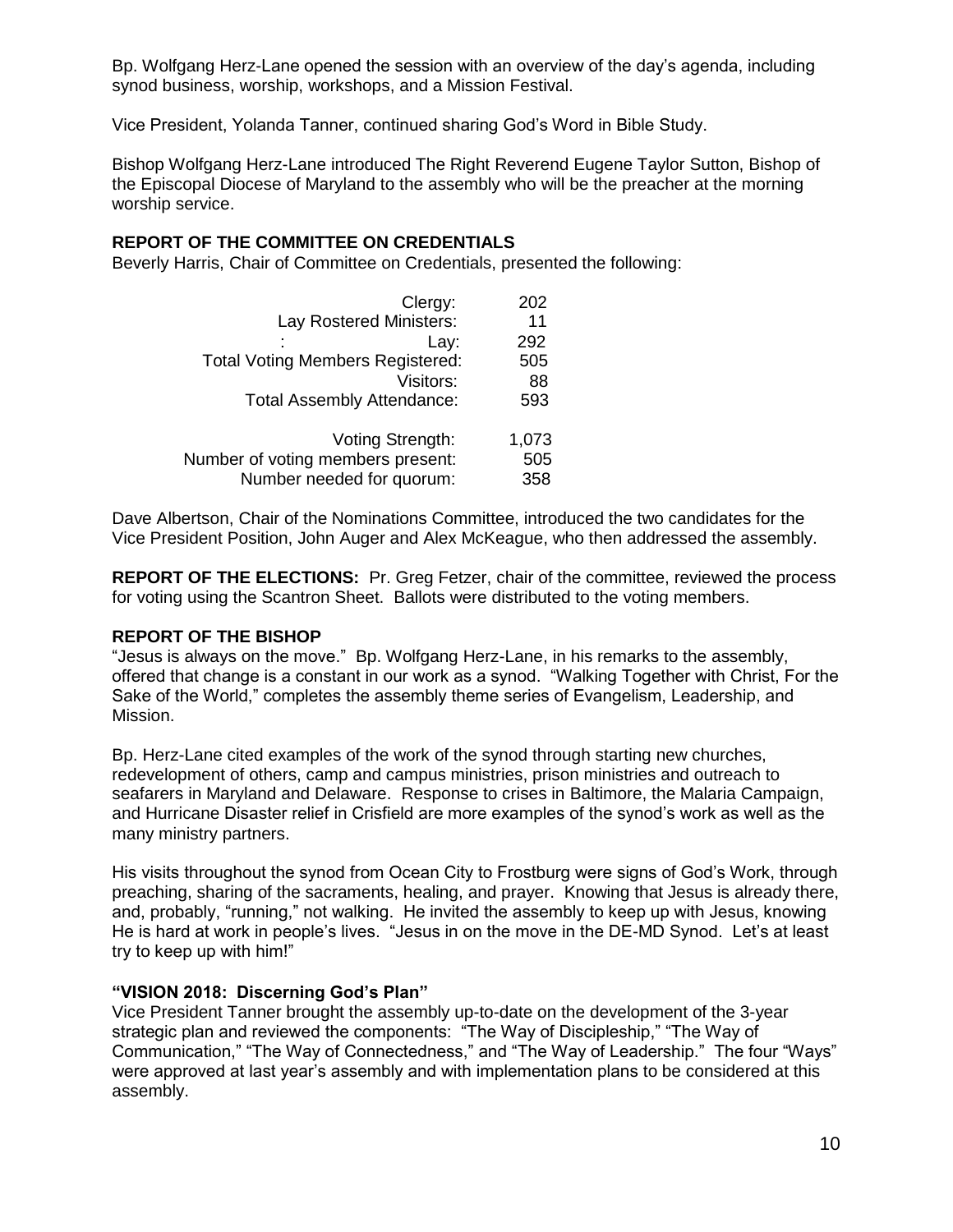# **WALKING TOGETHER, FULLY ALIVE IN CHRIST** *Vision 2018: Discerning God's Plan Delaware-Maryland Synod, ELCA*

# God's Voice

*"We take our lead from Christ, who is the source of everything we do. He keeps us in step with each other."* Ephesians 4:16

# Our Vision

Every member *a missionary;* Every pastor and rostered leader *a mission director;* Every congregation and ministry *a vital center for God's mission,*  **for the sake of the world.** 

# Our Journey to 2018

God calls us together to participate in God's work to serve our neighbor in the world. Our communities are in desperate need of God's love and grace, expressed and communicated through our active discipleship. Our connective tissue as congregations and communities is the gospel of Jesus Christ, and so in all that we do we strive to embody Christ through our media and message.

# Our Destination

The earliest Christians were known as the "People of the Way" which identified them as people who were following something much more than their own ideas. They were following God's will as they witnessed it through Jesus Christ.

The Way of Discipleship: *Our people will be empowered to share the Good News of Jesus Christ in their communities.*

- **Goal:**Our congregations and ministries will develop a current mission plan by 12/31/2018
- **Objective:** Engage at least 30 congregations and ministries per year in mission planning
- **Responsibility:** Director for Evangelical Mission, Mission through Congregations Team, Assistants to the Bishop, interim pastors, outside consultants
- **Implementation Activities:**
	- $\circ$  Tools and training for mission planning will be made available through the synod website, conference meetings and the interim pastors network
	- o Synod Assemblies and synod website will provide examples of mission plans from other synod congregations and ministries
	- o Mission plans will be received and blessed annually at the Synod Assembly
	- o Synod Council members will meet with each congregational ministry completing a mission plan to build a relationship and bless the congregation's efforts

The Way of Communication: *Our communications will be effective and a defining characteristic of our synod.*

 **Goal:**Every congregation and ministry will identify a Synod Communicator by 12/31/2018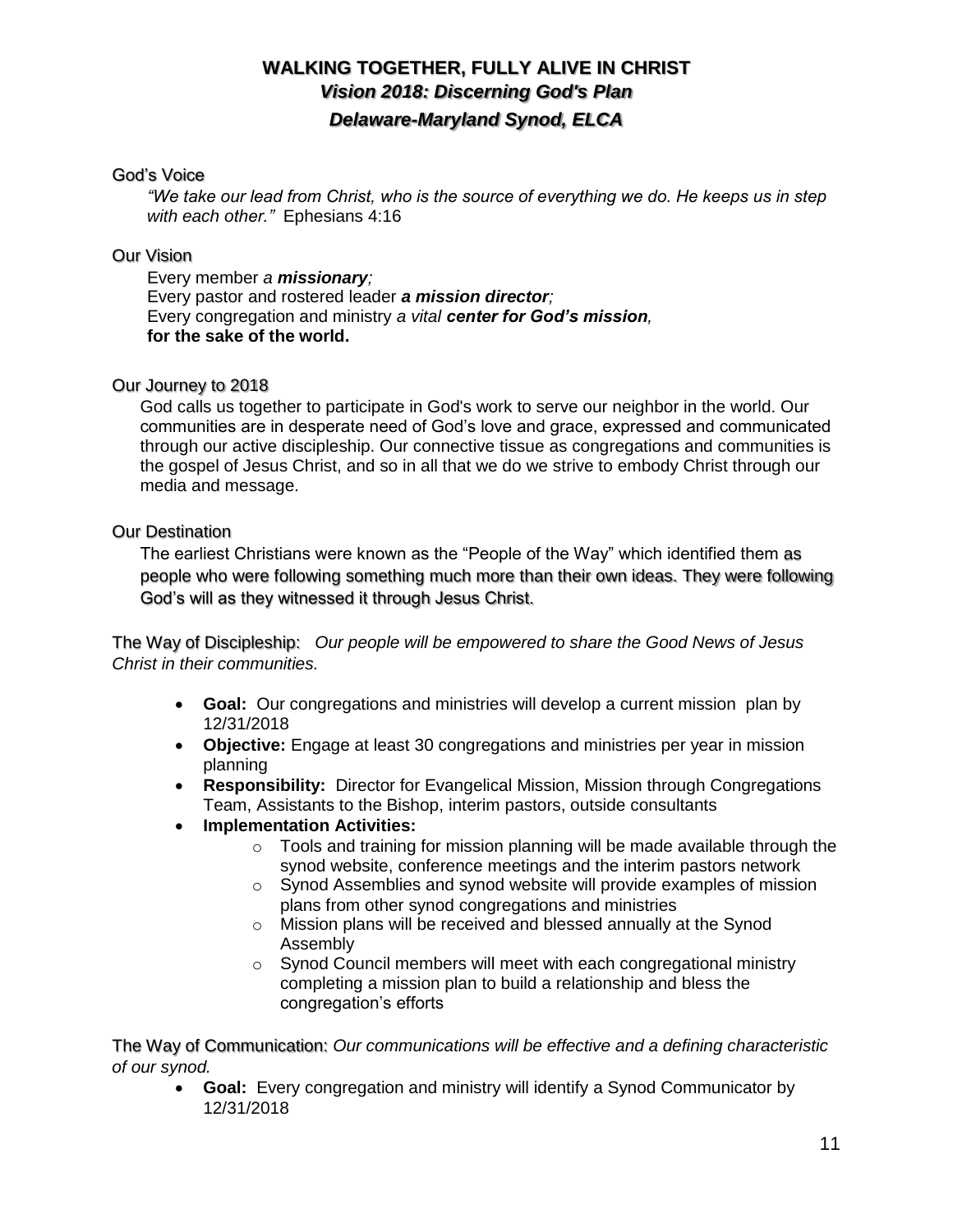- **Objective:** 75 congregations will have a Synod Communicator in place by December 2015, adding 25 additional congregations each year thereafter
- **Responsibility:** Mission through Partnerships Team, Director of Communication, Assistants to the Bishop
- **Implementation Activities:**
	- $\circ$  Efforts will be made to increase the number of recipients and open-rate for synod communications
	- o A Synod Social Media Communications Team will be formed
	- o The synod office will facilitate increased use of virtual meetings

The Way of Connectedness: *Our congregations and related ministries will thrive through deeper connectedness with other congregations and communities through mutual support and sharing of resources.*

- **Goal 1:**Every Conference will hold two Conference meetings per year that include clergy as well as lay leaders beginning in 2016
- **Goal 2:** Synod Council will study and evaluate the current conference structure by 1/1/2018
- **Objective:** Pre-Assembly Conference meetings will be held prior to the 2016 Synod Assembly
- **Responsibility:** Conference Deans, Assistants to the Bishop, Synod Council
- **Implementation Activities:**
	- o Conference meetings will be scheduled to encourage strong lay and rostered participation
	- $\circ$  Congregations will be encouraged to welcome outside speakers such as campus pastors and social ministry staff
	- $\circ$  Each conference will offer 'role specific' training and support, for example, for treasurers and church council members

The Way of Leadership: *Our leaders, both lay and rostered, will be energized to serve with passion, health, and effectiveness in ministry.*

- **Goal 1:** Every rostered leader will be supported by a Mutual Ministry Committee by 12/31/2018
- **Goal 2:** Identify and equip 100 lay leaders for ministry each year beginning in 2016
- **Objective:** 75% of congregations will have functioning Mutual Ministry Committees by 12/31/2018
- **Responsibility:** Office of the Bishop, Assistants to the Bishop, Conference Deans, Mission through Leadership Team
- **Implementation Activities:**
	- o Call Process will put greater emphasis on the need for Mutual Ministry **Committees**
	- o Conferences will provide support and training for Mutual Ministry Committees.
	- o "Healthy Congregations" pilot project will continue and expand
	- o Coaching relationships through Healthy Congregations will be expanded
	- o The Annual Bishop's Leadership Retreat will emphasize growth in personal faith practices
	- o Youth, college and young adult related ministries will identify four participants per year who enter professional ministry.
	- o Each conference will offer 'role specific' training and support, for example, for treasurers and church council members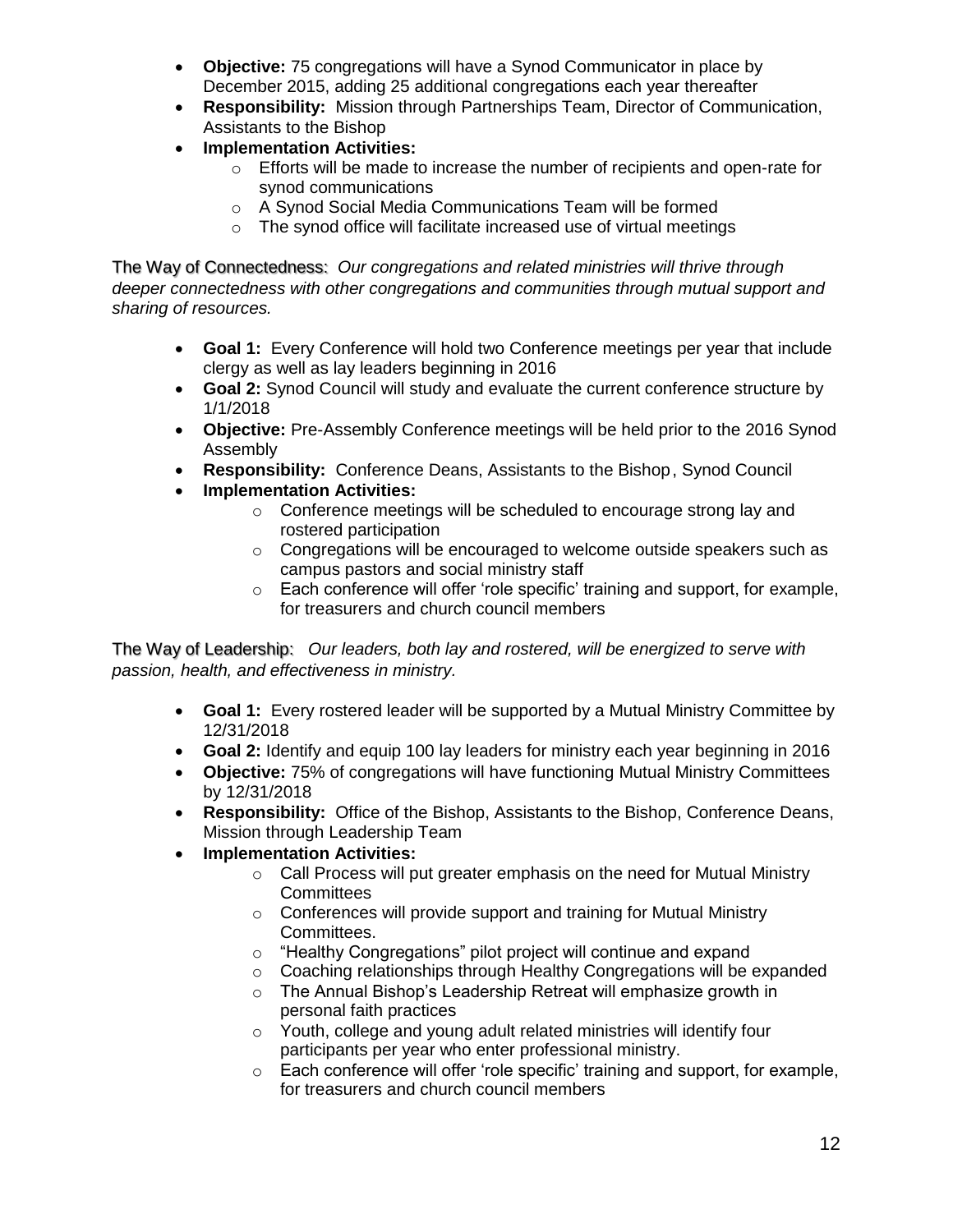o Current leadership programs and training opportunities offered through Lutheran Youth Organization, Women of the ELCA, Lutheran Men in Mission, CLAIM, Mar-Lu-Ridge and the Gettysburg Seminary will continue and expand.

# Measuring Effectiveness

Our Synod Council is accountable to monitor the progress in achieving the journey of the Four Ways. The Council will receive quarterly reports on the progress of each of these four strategies. The Synod Vice President will report progress at the annual Synod Assembly.

#### **ASSEMBLY ACTION: SA.15.05.07 To approve "VISION 2018: Discerning God's Plan" as presented.**

# **PRESENTATION OF COMPENSATION GUIDELINES FOR 2016**

Vice President Tanner introduced the Compensation Guidelines Task Force Members: John Carter and Pr. Fred Lehr, co-chairs, Nancy Saltzman, Ed Leister, Lillian Tomecek, Pr. Matthew Fuhrman, Linda Chinnia.

Nancy Saltzman reviewed the work of the committee: meeting monthly for 14 months, looking at the previous 2009 guidelines, how salaries were benchmarked, based on years of experience, and the "three-zone" delineation. Other resources reviewed included: pay setting practices of other institutions (federal government); comparability to other positions (social workers), documents from Lutherans and other denominations from synod and across the states, and anonymous salary information from pastors across the synod.

The need for a new set of guidelines recognize the gifts and talents of pastors and rostered leaders as well as the challenges faced in the various demographics of the congregations and geographic locations.

Highlights of the proposed guidelines: compensation calculations easily computed using an Excel worksheet, step-by-step instructions are given, information is also available on benefits, provision for a minimum base salary, greater variations in cost of living, credits for years of experience, recognition of challenging ministry context, credits for advanced education, longevity in current call, and related non-pastoral experience.

These guidelines are intended to facilitate (not dictate) discussion between rostered leaders and their congregations.

The assembly recessed at 10:45 a.m. for worship and lunch.

# **FOURTH BUSINESS SESSION Friday, May 29, 2015 2:00 p.m. – 3:30 p.m.**

Bp. Herz-Lane opened the Fourth Business session and Vice President Tanner continued with Bible Study.

# **REPORT OF THE COMMITTEE ON CREDENTIALS**

Beverly Harris, Chair of Committee on Credentials, presented the following:

| Clergy:                                 | 209 |
|-----------------------------------------|-----|
| Lay Rostered Ministers:                 | 12  |
| Lav:<br>$\bullet$                       | 294 |
| <b>Total Voting Members Registered:</b> | 515 |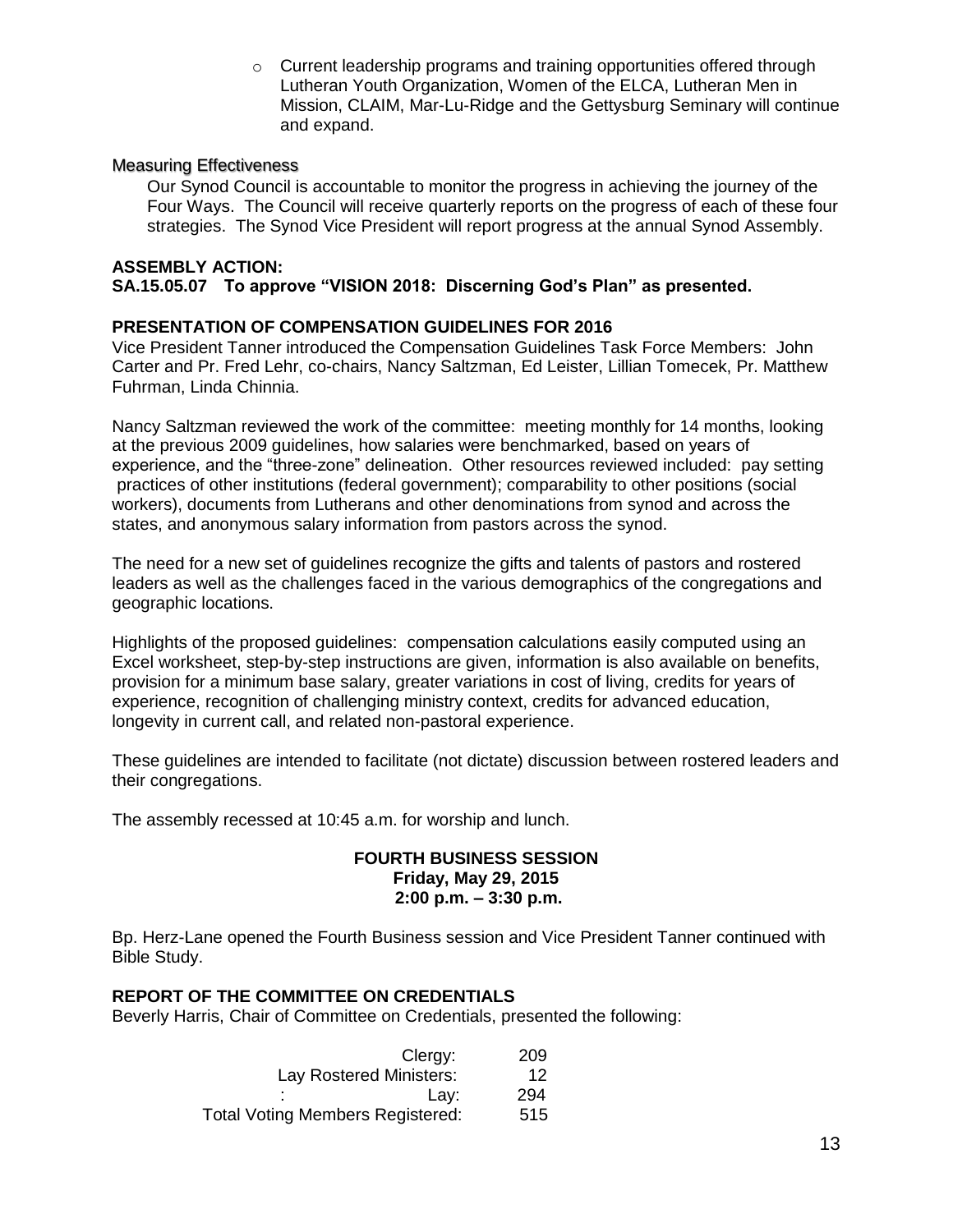| Visitors:                         | 89    |
|-----------------------------------|-------|
| <b>Total Assembly Attendance:</b> | 604   |
|                                   |       |
| Voting Strength:                  | 1,073 |
| Number of voting members present: | 515   |
| Number needed for quorum:         | 358   |

### **REPORT OF THE ELECTION COMMITTEE:**

Pr. Greg Fetzer, Chair of the Election Committee, presented the report of the First Ballot:

Vice President of Synod: Synod Council: Alex McKeague 169 Michael Louia 323

Cluster B, Clergy: Cluster B, Lay Female: Breonna Roberts 216 **Andrea Fuller** 184 Michael Guy 132 Lauren Carroll 151 *Breonna Roberts declared elected. Andrea Fuller declared elected.*

Youth Representative: Dean Representative: Shannon Baker 176 Matthew Fuhrman 218 Adam Fairchild 157 and Charles Zang 129

2016 Churchwide Assembly Voting Members: Allegany Conference, Clergy: Washington Conference, Lay Male: Tormod Svensson 198 Duane Hine 199 Marsha Garrett 133 Barry Warrenfeltz 107 *Tormod Svensson declared elected. Duane Hine declared elected.*

Mark Huffman 186 Linda Smith 203 Jeanne Befano 157 Donna Kent 132 *Mark Huffman declared elected. Linda Smith declared elected.*

Jason Chestnut 226 Dan Foss 241 Breonna Roberts 118 Cliff Andersson 93 *Jason Chestnut declared elected. Dan Foss declared elected.*

Charlene Barnes 186 Naomi Hartman 181 Kristi Kunkel 152 Lans Alexis 157 *Charlene Barnes declared elected. Naomi Hartman declared elected.*

Delmarva Conference, Lay Female: Harford Conference, Lay Male: Clara Swanson 218 Bob Hood 217 Ann Warner 104 Mark Stolte 102 *Clara Swanson declared elected. Bob Hood declared elected.*

At Large, Youth/Young Adult: At Large, Lay Male: Lambert Aryee 177 Methon McCready 128

John Auger 179 Mission Through Leadership Team *John Auger declared elected. Michael Louia declared elected.*

*Shannon Baker declared elected. Matthew Fuhrman declared elected.*

Frederick Conference, Clergy: Westminster Conference, Lay Female:

Baltimore City Conference, Clergy: Anne Arundel Conference, Lay Male:

Baltimore East Conference, Clergy: Baltimore North Conference, Clergy: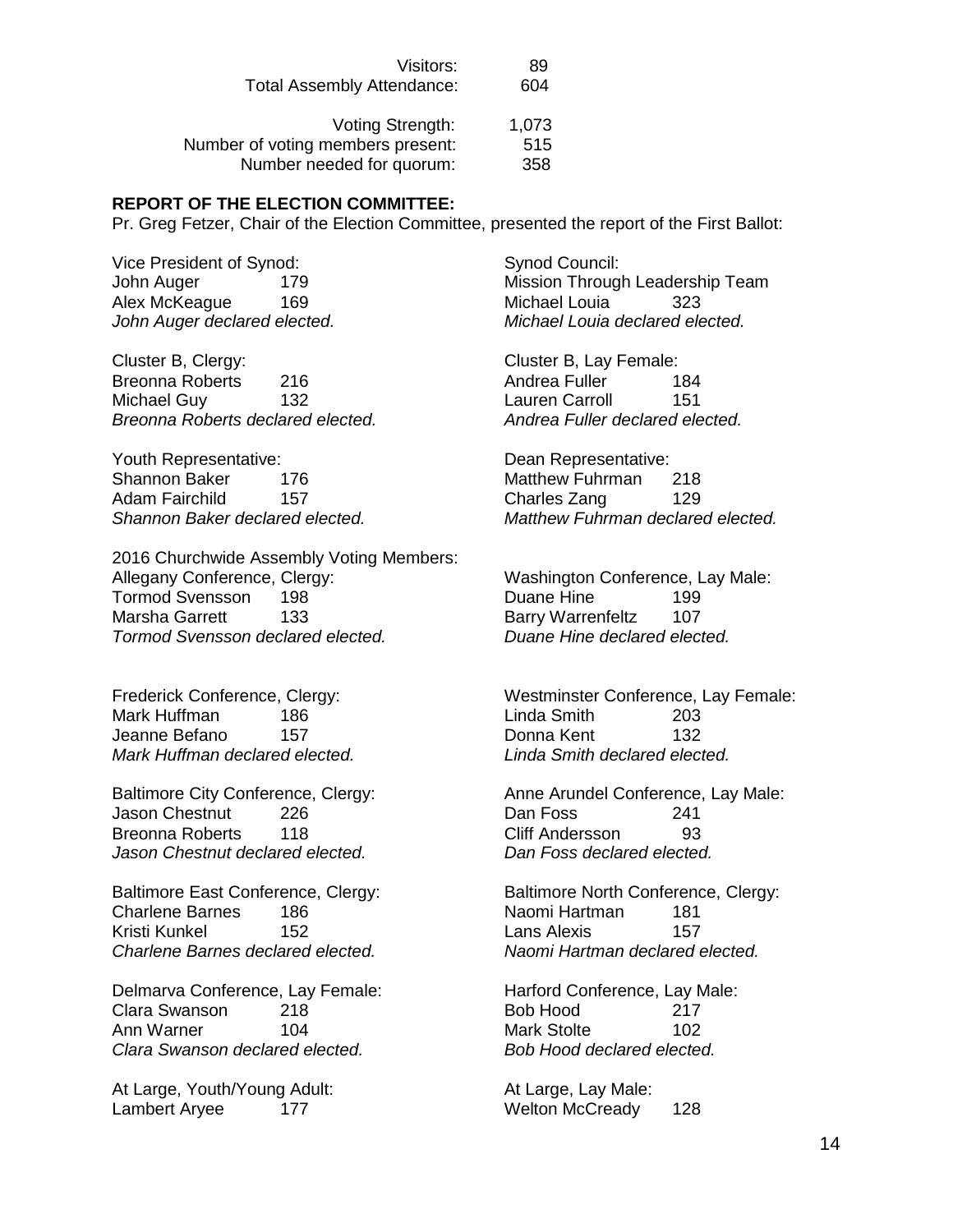| Katharine Mulrey<br>147<br><b>Invalid Ballot</b><br>1<br>Lambert Aryee declared elected.                                           |                   | Earl Todd<br>Lance Cooper<br>Run-off election needed.                                             | 122<br>81                                                                               |
|------------------------------------------------------------------------------------------------------------------------------------|-------------------|---------------------------------------------------------------------------------------------------|-----------------------------------------------------------------------------------------|
| At Large, Lay Female:<br>Mydea Reeves-Karpeh<br>Maya Gaines<br>Andrea Fuller<br>Run-off election needed.                           | 128<br>104<br>101 |                                                                                                   |                                                                                         |
| <b>Consultation Committee, Male:</b><br><b>Tormod Svensson</b><br>David Simpson<br><b>Chuck Erzkus</b><br>Run-off election needed. | 118<br>116<br>84  | Naomi Hartman<br>Sari Kilheffer                                                                   | <b>Consultation Committee, Female:</b><br>179<br>126<br>Naomi Hartman declared elected. |
| Discipline Committee, Lay Female:<br>Sally Kopp<br>166<br>Nancy Saltzman<br>146<br>Sally Kopp declared elected.                    |                   | Discipline Committee, Male:<br><b>Emried Cole</b><br>Robert Hahn<br>Emried Cole declared elected. | 173<br>150                                                                              |
| Discipline Committee, Clergy:<br>Earl Janssen<br>178<br>Timothy Feaser<br>146<br>Earl Janssen declared elected.                    |                   | Discipline Committee, Clergy:<br><b>Christine Parker</b><br>Jeanne Befano                         | 210<br>125<br>Christine Parker declared elected.                                        |

# **2016 COMPENSATION GUIDELINES**

The guidelines were presented for discussion. Questions and comments from members of the assembly included: using "Zillow" as a real estate resource (local realtors more accurate); sabbatical guidelines seem more stringent; sabbaticals for interim pastors?; When do guidelines go in effect?; remove comparison of Social Workers salaries (not an accurate comparison); longevity in call (mission developers often have limited time of call); use of non-clergy experience? Where is it calculated?; guidelines are better than previous model

### **ASSEMBLY ACTION:**

### **SA.15.05.08 To combine Box 8 and Box 9 to give up to 10 points recognizing ministry**

# **ASSEMBLY ACTION:**

# **SA.15.05.09 To amend Compensation Guidelines, page 58, Box to: Advanced Education by**

- **1. Striking "5 points" in the 3rd sentence**
- **2. Adding at the end of the 3rd sentence following "Divinity" the following: "and/or to those who continue to engage in life-long learning through continuing education of 50 contact hours per year."**
- **3. Amend the last sentence to read, "If such is the case, enter up to 5 points in Box 10.**

### **ASSEMBLY ACTION:**

**SA.15.05.10 To change the Lay Rostered categories to reflect the changes in Clergy categories.**

# **ASSEMBLY ACTION:**

**SA.15.05.11 To add "with the provision of accumulation of unused funds" in Continuing Education (page 8).**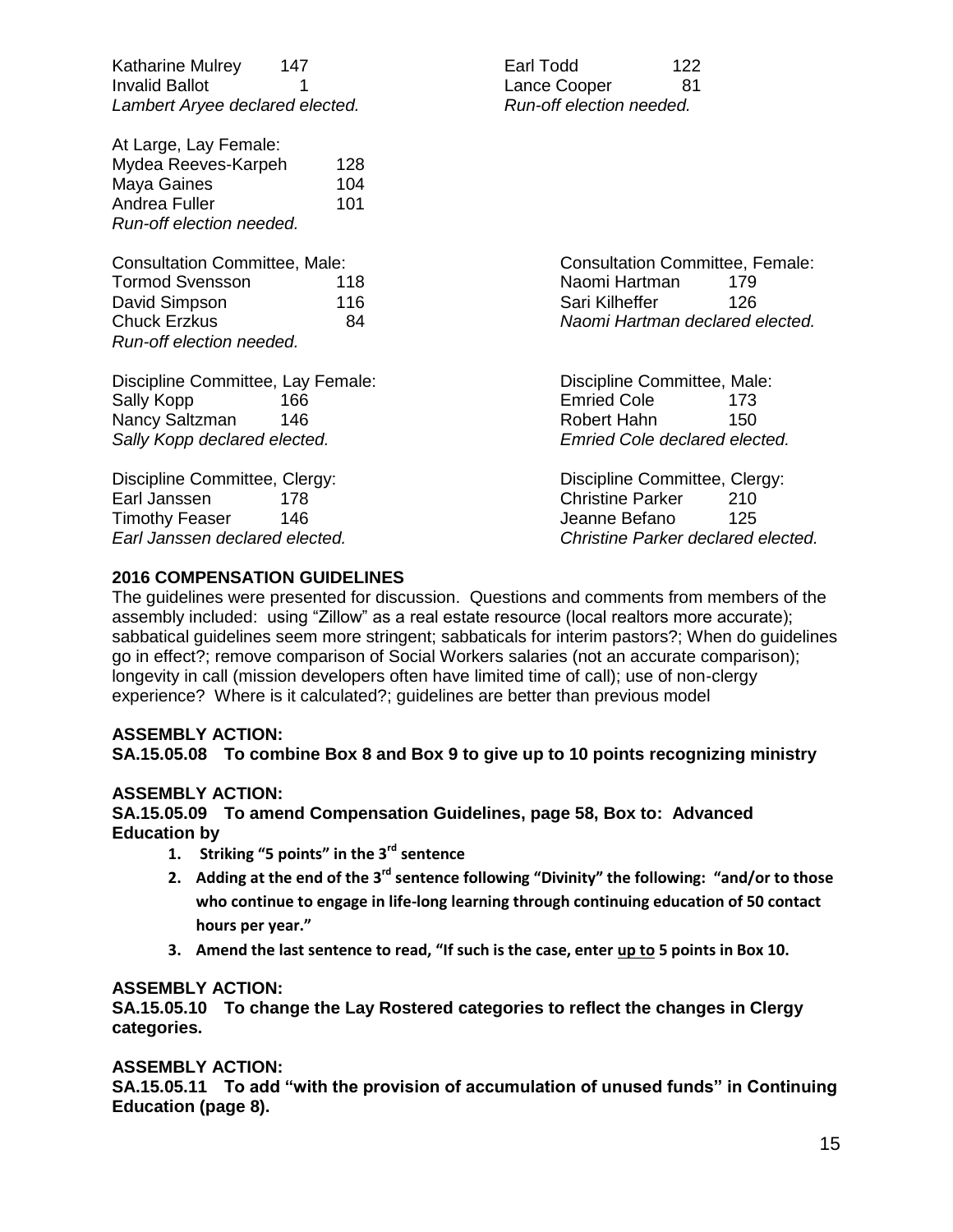(Amendments to add a provision for particular amount of accumulation of unused funds for continuing education were defeated.)

# **ASSEMBLY ACTION:**

**SA.15.05.12 To approve the 2016 Compensation Guidelines as amended.**

### **INTRODUCTION OF SYNOD STAFF**

Bp. Herz-Lane introduced the synod staff and acknowledged their work in ministry and mission for the synod.

**Assistants to the Bishop**: The Rev. Ed Kay, The Rev. Kati Kluckman-Ault, Ms. Linda Chinnia, and The Rev. Ron Schlak,

**Office Staff:** Ms. Jennifer Baxter, Administrative Assistant for Stewardship & Communications/IT Coordinator; Ms. Julie Stecker, Director of Communications and Administrative Assistant for Call Process & Roster Concerns; Ms. Cindy VanVliet, Administrative Assistant to the Bishop & Chief of Staff & Assembly Coordinator.

# **REPORT OF SYNOD OFFICERS:**

Vice President, Yolanda Tanner, shared highlights of her time as vice president and reflected on the challenges of discipleship in our churches and the synod. She commended the assembly to "follow the lead of discipleship" and to put God first in their lives.

Appreciation to Yolanda's service as Vice President was acknowledged by the assembly and gifts (a donation to the charity of her choice and a "SPA" Day) were presented to her.

# **REPORT OF THE SECRETARY:**

Nancy Gordon, Synod Secretary, recommended that two copies of the minutes of the 2014 Delaware-Maryland Synod Assembly of the Evangelical Lutheran Church in America, as certified by the Synod Council, be approved as the official record of the 2014 Synod Assembly and deposited in the archives of the synod.

The minutes of the 2014 were approved by general consensus.

### **REPORT OF THE TREASURER:**

Pr. Harvey referred to the audit of 2014 Fiscal Activity, February 1, 2014, through January 31, 2015. He presented the letter of certification from the auditors, Klosterman and Associates. The audit has been approved by both the Finance Committee and the Synod Council.

### **ASSEMBLY ACTION:**

### **SA.15.05.13 To adopt the statement of the auditor for the fiscal year February 1, 2014, to January 31, 2015.**

Pr. Harvey reported that in SY2014 income was in excess of expenses by \$19,471, thanks to legacies from two congregations. Mission support was down \$1,983,610 from \$2,047,136 in SY2013 and below projected income of \$2,020,000. Staff salaries have been frozen since 2010. Regarding pledges from congregations, there some not met, some less than prior years, and some congregations with no contributions to mission support.

Current Finances show investments of over \$2.3 million and a savings account of \$268,000. Deficits for the first few months of this budget cycle continue.

### **REPORT OF THE SECOND BALLOT:**

Pr. Greg Fetzer, chair, gave directions for the second ballot for the three run-off positions.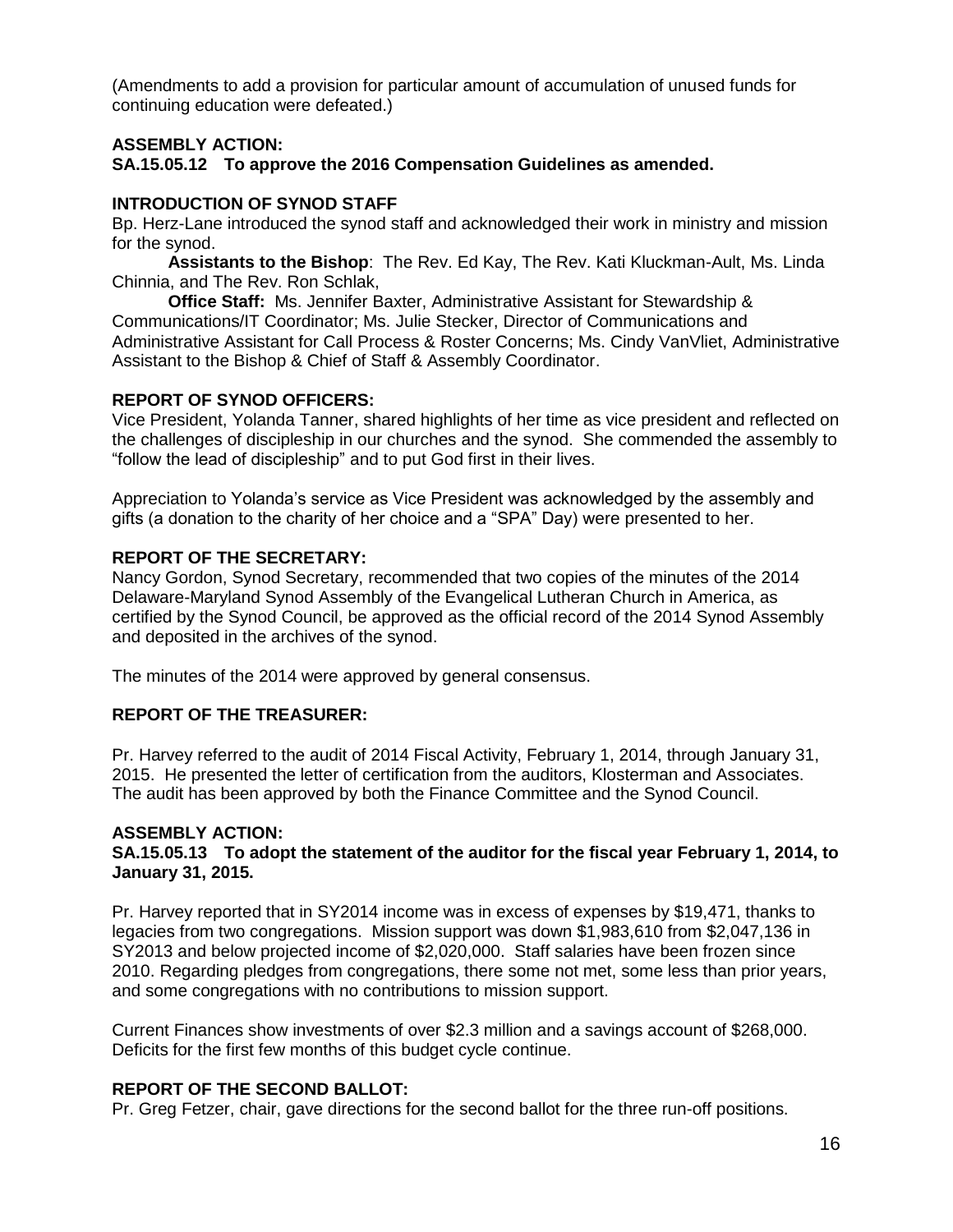The assembly recessed to allow members to attend a variety of workshops for the remainder of the afternoon.

# **FIFTH BUSINESS SESSION Saturday, May 30, 2015 9:00 a.m. – 11:00 a.m.**

Bp. Herz-Lane opened the Fifth Business session, reviewing the remaining business items and called on Vice President Tanner to lead the final Bible Study.

### **REPORT OF THE COMMITTEE ON CREDENTIALS**

Beverly Harris, Chair of Committee on Credentials, presented the following:

| Clergy:                                 | 209   |
|-----------------------------------------|-------|
| Lay Rostered Ministers:                 | 12    |
| Lay:                                    | 295   |
| <b>Total Voting Members Registered:</b> | 516   |
| Visitors:                               | 89    |
| <b>Total Assembly Attendance:</b>       | 605   |
|                                         |       |
| Voting Strength:                        | 1,073 |
| Number of voting members present:       | 516   |
| Number needed for quorum:               | 358   |

### **REPORT OF THE ELECTION COMMITTEE:**

Pr. Greg Fetzer, chair of the committee, gave the report of the second ballot.

2016 Churchwide Assembly Voting Members At-Large, Lay Male: At-Large, Lay Female: Welton McCready 196 Mydea Reeves-Karpeh 199 Earl Todd 128 Maya Gaines 129 *Welton McCready declared elected. Mydea Reeves-Karpeh declared elected.*

Consultation Committee – Male Tormod Svensson 188 David Simpson 139 *Tormod Svensson declared elected.*

### **CAMPAIGN FOR THE ELCA**

Bp. Herz-Lane introduced the Campaign for the ELCA, "Always Being Made New." The 2013 Churchwide Assembly approved the four-year campaign and, in the first year, \$48 million has been contributed. DE-MD Synod Assembly approved participation in the campaign at the 2014 Assembly and proposes a resolution that, if adopted, would set \$2.5 million as the synod goal. A Task Force has been formed and will begin meeting to outline plans for the plan. A number of congregations have already made pledges, 90% of the Synod Council and 100% of the Synod Staff have made pledges. \$865,000 has been pledged or contributed already to the campaign.

# **Resolution #3: The Campaign of the ELCA**

WHEREAS, the Evangelical Lutheran Church in America launched its first-ever funding campaign, *Always Being Made New: The Campaign for the ELCA*, on February 1, 2013; and